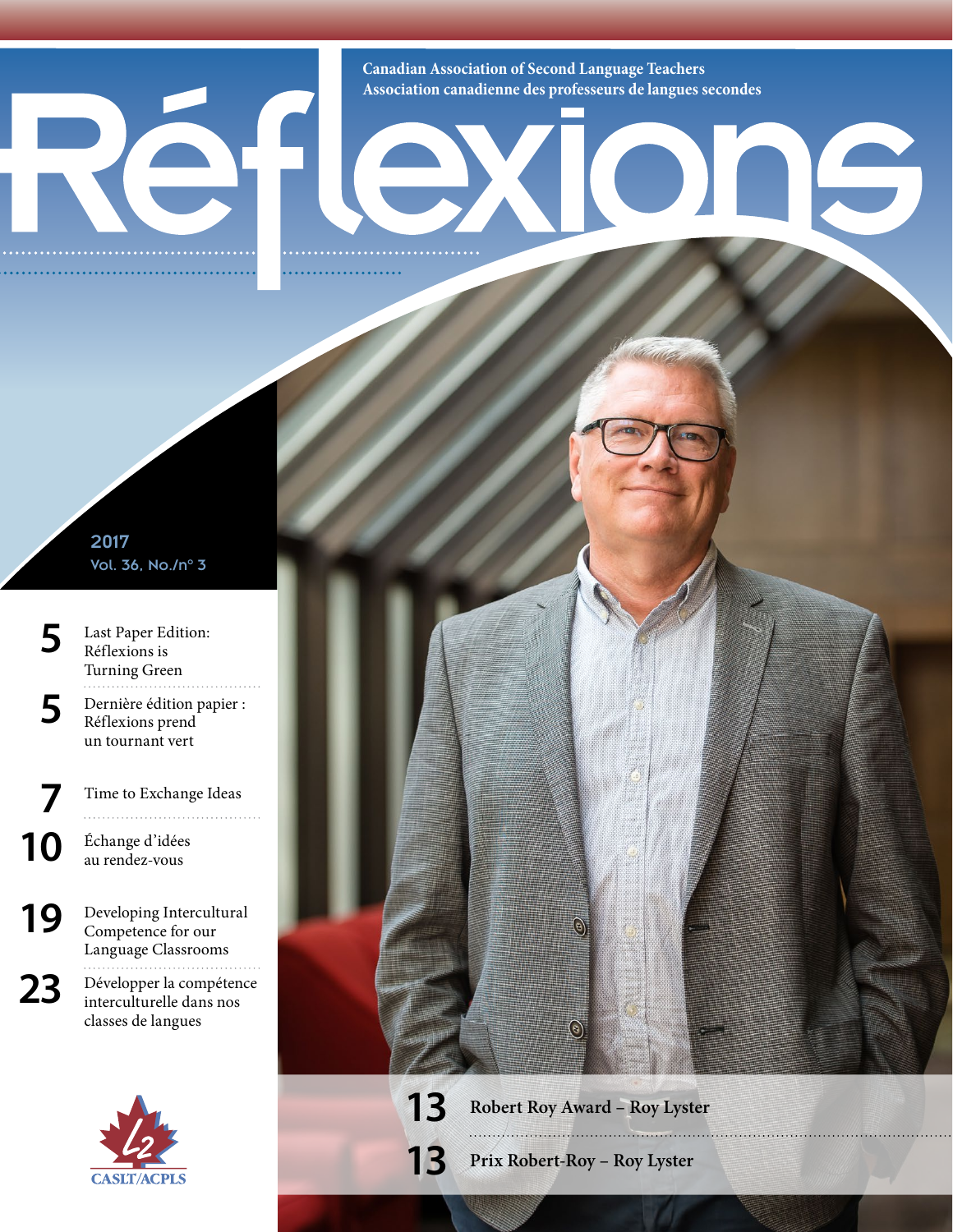# **Réflexions**

**2017 Volume 36, Number / numéro 3**

**Canadian Association of Second Language Teachers (CASLT) / Association canadienne des professeurs de langues secondes (ACPLS)**

2490, promenade Don Reid Drive Ottawa, Ontario K1H 1E1 1-877-727-0994 • [www.caslt.org](http://www.caslt.org) • [admin@caslt.org](mailto:admin%40caslt.org?subject=)

#### Board of Directors • Conseil d'administration

Janice Aubry, Gillian Blackmore, Enrica Piccardo, Carole Bonin, Maureen Smith, Jim Murphy.

#### National Council • Conseil national

- AB: Marnie Beaudoin [marnie.beaudoin@epsb.ca](mailto:marnie.beaudoin%40epsb.ca?subject=)
- BC: Stacey Sveistrup – [ssveistrup@vsb.bc.ca](mailto:ssveistrup%40vsb.bc.ca?subject=)
- MB: Kathi McConnell-Hore kmcconnell-hore@ksd.mb.ca
- NB: Chantal Lafargue – [chantal.lafargue@nbed.nb.ca](mailto:chantal.lafargue%40nbed.nb.ca?subject=)
- NL: Lisa Browne Peters [lisabrownepeters@](mailto:lisabrownepeters%40cdli.ca?subject=)nlesd.ca
- NS: Anissa Aldridge Anissa.Aldridge@servicecanada.gc.ca
- NT: Elizabeth Monroe eliz.monroe1@gmail.com
- NU: Josianne Beaumont – [JBeaumont@gov.nu.ca](mailto:JBeaumont%40gov.nu.ca?subject=)
- ON: Faten Hanna faten.hanna.caslt@gmail.com
- PE: Deneen Gallant-Norring [dagallant-norring@edu.pe.ca](mailto:dagallant-norring%40edu.pe.ca?subject=)
- QC: Terry Price terry.price@mcgill.ca
- SK: Linda Osborne – [linda.osborne@gov.sk.ca](mailto:linda.osborne%40gov.sk.ca?subject=)
- YT: Pascal St-Laurent – [pascal.st-laurent@gov.yk.ca](mailto:pascal.st-laurent%40gov.yk.ca?subject=)

ISSN 1483-8400

Publication Mail Agreement No. 40846073

#### Copyright • Droits d'auteur

CASLT authorizes the reproduction of articles on the condition that the author's name, the name of *Réflexions*, as well as the volume and number are clearly identified on each page of the copies. • L'ACPLS autorise la reproduction des articles à condition que le nom de l'auteur et de *Réflexions*, ainsi que le volume et le numéro soient clairement indiqués sur chaque copie.

#### Disclaimer • Avis de non-responsabilité

Opinions expressed by authors are their own and not necessarily those of the Board of Directors of CASLT. • Les articles publiés reflètent l'opinion des auteurs et non forcément celle du conseil d'administration de l'ACPLS.

Use of the masculine in this publication is generic and applies to both men and women. • L'utilisation du masculin dans cette publication pour désigner des personnes renvoie aussi bien à des femmes qu'à des hommes.

### Would you like to publish an article in Réflexions?

Our readers are looking for:

- Articles that are interesting, thought provoking, timely, practical, informative, concise, complete, and current
- Texts written by leading educators
- Reports on effective programs and practices
- Reports summarizing action research projects in the field of language teaching and learning or on current language-related events

We are looking for articles of about 1,150 words written for:

- Practicing K–12 educators, practicing second-language classroom teachers — French, English, and other languages
- Researchers in second-language teaching and learning in various university settings
- Student teachers enrolled in faculties of education
- People interested in second-language learning development

For more information, consult our *Guidelines for Writers* on CASLT's website at [www.caslt.org/en/general-information/media-en/reflexions/](https://www.caslt.org/en/general-information/media-en/reflexions/guidelines-for-writers) [guidelines-for-writers](https://www.caslt.org/en/general-information/media-en/reflexions/guidelines-for-writers) or email us at communications[@caslt.org](mailto:communications%40caslt.org?subject=).

### Vous aimeriez publier un article dans Réflexions?

Nos lecteurs recherchent :

- des articles pertinents, pratiques, informatifs, concis et complets, sur des sujets d'actualité, susceptibles de piquer l'intérêt et d'engager une réflexion;
- des textes provenant de professionnels renommés en éducation;
- des rapports au sujet de programmes et de méthodes efficaces;
- des études relatives à des ressources et à des activités récentes ainsi qu'à l'enseignement des langues.

Nous recherchons des textes comportant un maximum de 1150 mots qui s'adressent à :

- des enseignantes et enseignants de la maternelle à la  $12^e$  année et de langues secondes – français, anglais et autres langues;
- des chercheurs rattachés à divers milieux universitaires, spécialisés dans l'apprentissage et l'enseignement d'une langue seconde;
- des étudiants inscrits à une faculté d'éducation;
- des personnes qui s'intéressent au développement de l'apprentissage d'une langue seconde.

Pour plus d'informations, consultez les *Lignes directrices à l'intention des rédacteurs* sur le site de l'ACPLS à l'adresse [www.caslt.org/fr/information](https://www.caslt.org/fr/information-generale/media-fr/reflexions/lignes-directrices-a-l-intention-des-redacteurs)[generale/media-fr/reflexions/lignes-directrices-a-l-intention-des](https://www.caslt.org/fr/information-generale/media-fr/reflexions/lignes-directrices-a-l-intention-des-redacteurs)[redacteurs](https://www.caslt.org/fr/information-generale/media-fr/reflexions/lignes-directrices-a-l-intention-des-redacteurs) ou contactez-nous par courriel à communications[@caslt.org](mailto:communications%40caslt.org?subject=).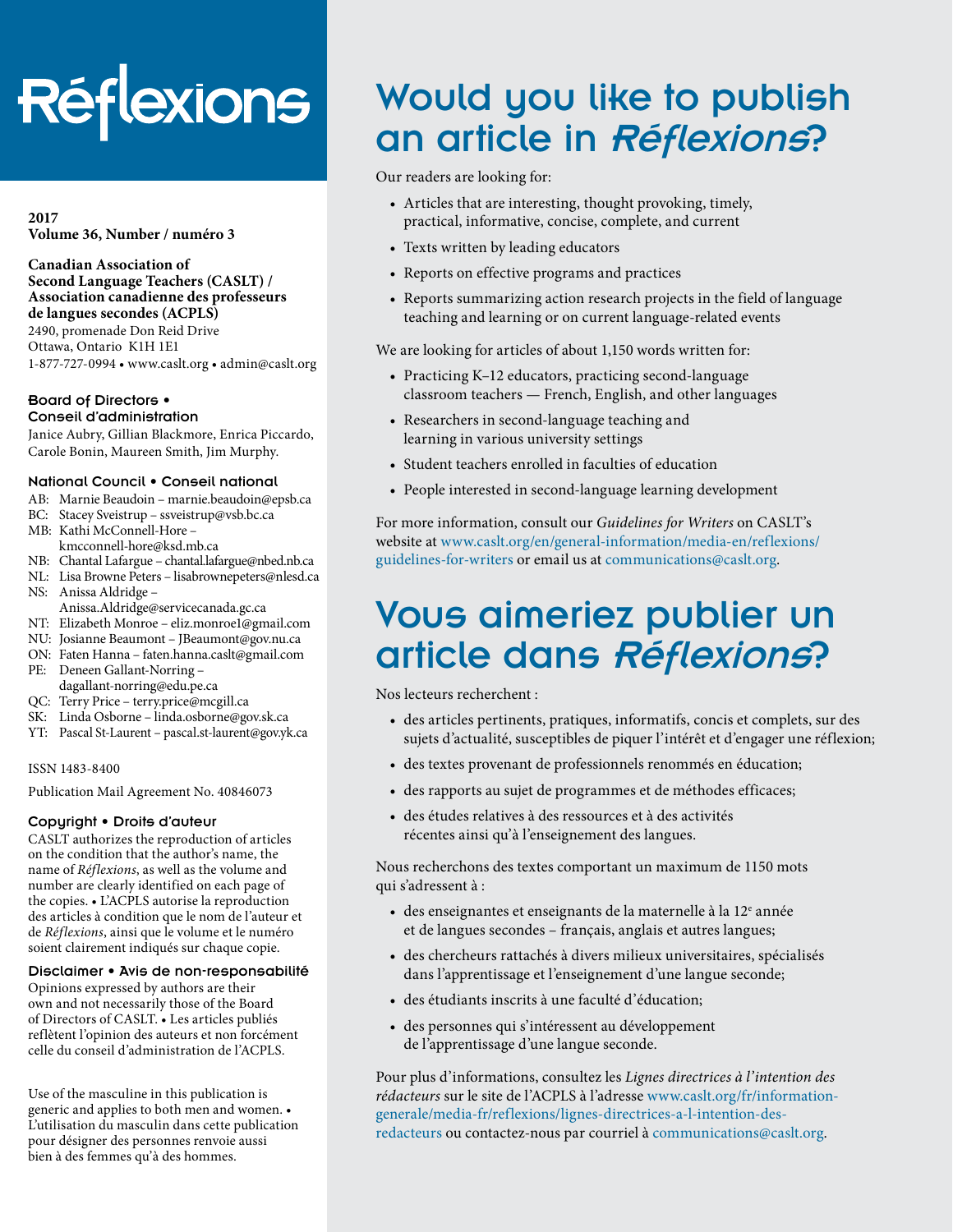- President's Message
- Message de la présidente

#### CASLT News • Nouvelles de l'ACPLS

- Last Paper Edition: Réflexions is Turning Green
- Dernière édition papier : Réflexions prend un tournant vert
- [Thank you, Jim Murphy! / Merci Jim Murphy!](#page--1-0)
- [Time to Exchange Ideas](#page--1-0)
- Échange d'idées au rendez-vous
- [Three Outstanding Second-Language Educators](#page--1-0)
- Une éducatrice et deux éducateurs en langues secondes hors pair
- [New Members of the National Council](#page--1-0)
- [Nouvelles membres du Conseil national](#page--1-0)
- [New Projects at CASLT](#page--1-0)
- Nouveaux projets à l'ACPLS



### Feature Articles • Articles vedettes

- [Developing Intercultural Competence for our Language Classrooms](#page--1-1)
- 23 Développer la compétence interculturelle dans nos classes de langues



#### Teachers' Lounge • Le coin des professeurs

- [A Tandem Approach to Language Learning: Re-Envisioning](#page--1-2)  [the Teaching and Learning of ESL–FSL in Canada](#page--1-2)
- L'approche en tandem de l'apprentissage des langues : envisager autrement l'enseignement et l'apprentissage de l'ALS-FLS au Canada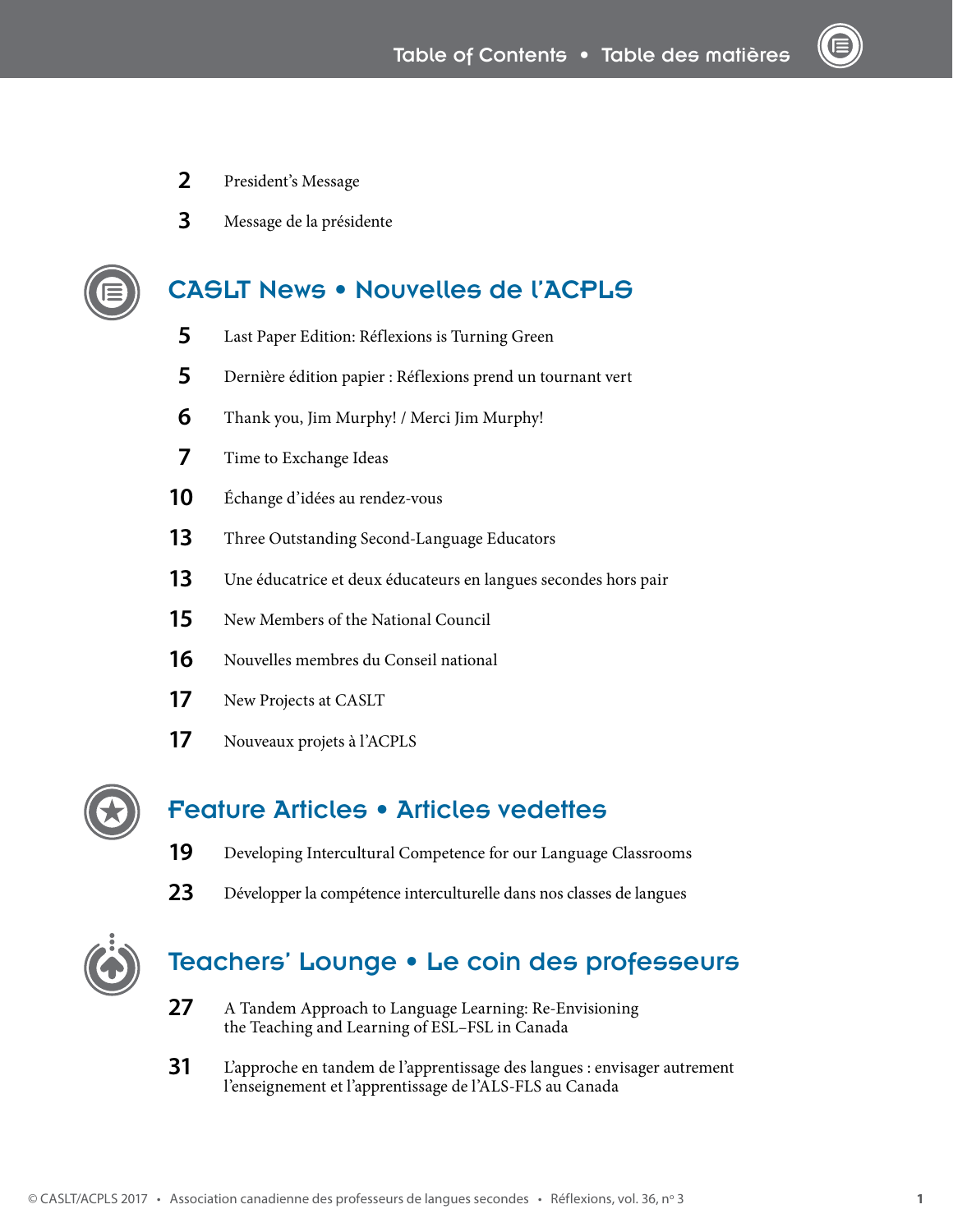### **Wow, What a Year!**

I wish to begin by expressing Canadian Association of Second that I am deeply honoured to serve as President of the Language Teachers (CASLT).

In this time of world turmoil, I am reminded of the importance of our work as language educators. Throughout my entire career, I have witnessed the power of learning additional languages. Personally, with my students and with my teacher, leader, and researcher colleagues, I have learned to understand the fundamental change that occurs in those who have had the opportunity to learn an additional language, and to glimpse into, or even participate in, other cultures.

This is where my hope for today and for our future lies — in our work as second language educators, to continue to make these opportunities and experiences possible as we move forward to create a peaceful world.

CASLT is an organization deeply dedicated to excellence in teaching languages. CASLT supports its members by promoting the advancement of language learning and teaching throughout Canada. It is a place for language educators to come together, to learn, to share, and to improve, so that our students have the best opportunities possible to succeed in this complex world.

As I move into this new role, I wish to express deep gratitude to Jim Murphy, CASLT's Past-President, for his endless work in service to CASLT. Jim has

transformed this organization and has left a legacy of technology and innovation that will serve our members far into the future. Under Jim's leadership and with the amazing work of the Board of Directors, the National Council, the CASLT office staff, and our dedicated partners, CASLT has achieved much in 2016–2017.

#### **2016–2017 Highlights**

#### **2017 Languages Without Borders (LWB) and Aboriginal Languages Gathering (ALG)**

The 2017 LWB and ALG was a fabulous conference, highlighted by expert keynotes, high-quality sessions, and a great taste of local culture. Many thanks to CASLT's partner, the Institute for Innovation in Second Language Education (IISLE) at Edmonton Public Schools.

We are so proud to have also been able to offer the ALG as an important component of the conference, in partnership with IISLE and Alberta Education. It was a unique opportunity for Indigenous language experts, community leaders, and educators to learn from one another.

CASLT and our local partner, the Second Language Research Institute of Canada (L2RIC) at the University of New Brunswick [\(www.unb.ca/fredericton/second](http://www.unb.ca/fredericton/second-language/)[language](http://www.unb.ca/fredericton/second-language/)), are currently planning for the next 2019 Languages Without Borders conference slated for May 2 to 4, 2019, in Fredericton, New Brunswick. Watch for details coming soon!



Janice Aubry, CASLT's President / présidente de l'ACPLS

#### **Professional Development Activities**

- **CASLT Chez-Vous** were successfully delivered, providing great opportunities for regional organizations to partner with CASLT and deliver interesting professional development.
- Our superb **CASLT OPL (Online Professional Learning)** sessions were delivered by expert presenters and offered freely to our members. Watch for this year's slate of presenters and dates!

#### **Pedagogical and Research Resources**

• The *New Teacher's Handbook* was certainly a big hit this year! Many thanks to the Ontario Ministry of Education for also funding the adaptation of this resource to directly meet the needs of teachers in Ontario.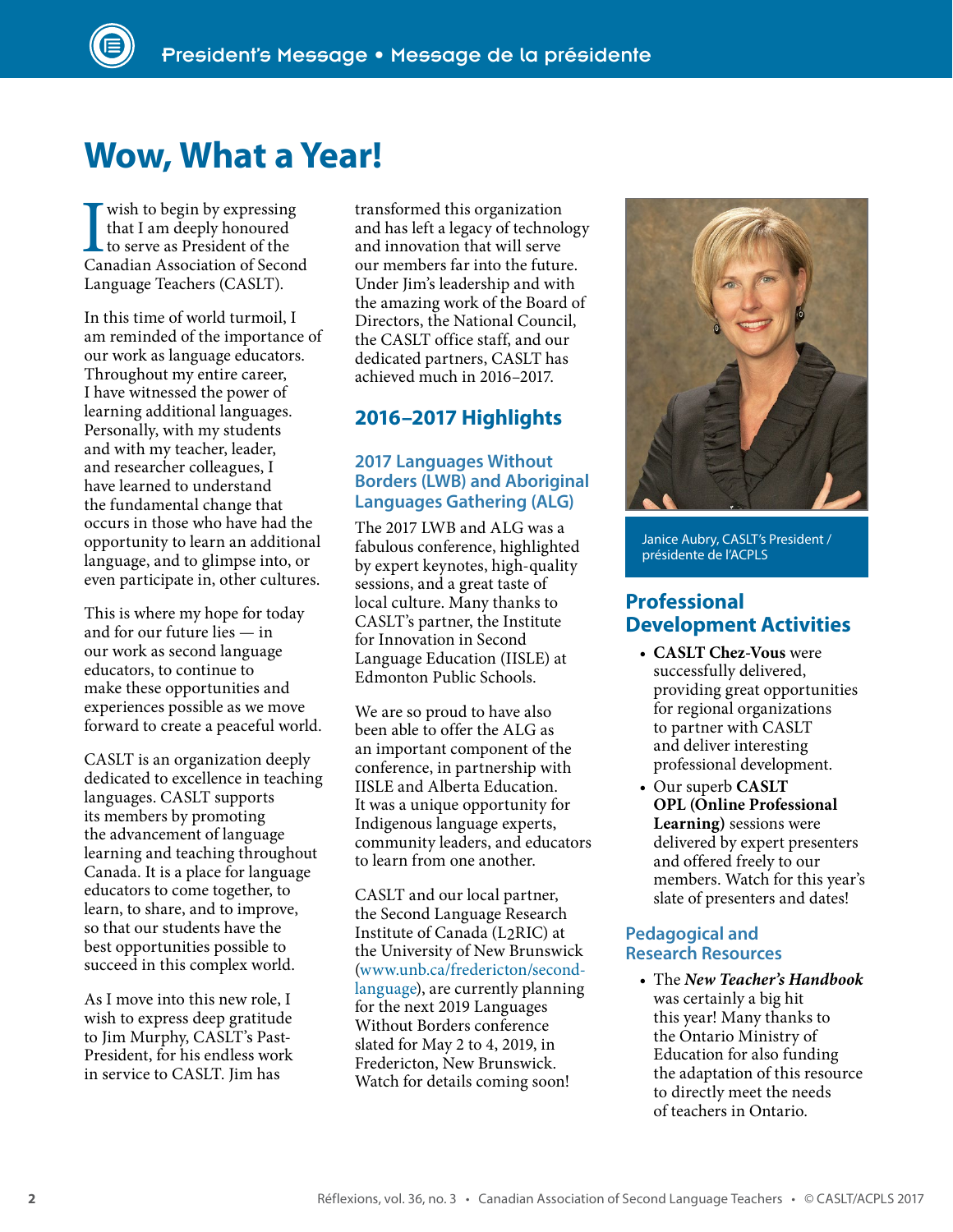- *Using the Language Portfolio in the Classroom* — new workshop package to enable teachers to strengthen their understanding of the components of the Language Portfolio. This is a step-bystep guide for those delivering a training workshop on the Language Portfolio, supporting the implementation of the Common Framework of Reference for Languages.
- The *Literature Review on the Impact of Second-Language Learning*, completed in partnership with the Second Language Intercultural Council (SLIC) of the Alberta Teachers' Association and the University of Calgary, is now available on CASLT's website!
- Two new projects were initiated and are currently in development:
	- An **Action Oriented Approach (AOA) Handbook**, which will provide educators with

*It was a pleasure to welcome Janice Aubry to the presidency on September 29. Ms. Aubry is a long-time member and former vicepresident of the board of directors. She has proven over and over that furthering excellence in teaching languages in Canada is her passion and her mission, both in her role with CASLT and as Director, Curriculum and Resource Support, Edmonton Public Schools. Congratulations and keep up the good work, Janice!* **— CASLT**

tools to better implement strategies for teaching oral competency in the classroom

 A **Success for All** series, which will introduce practical strategies and supports for educators working with the children of newcomers to Canada

Wow, what a year! I would like to take this opportunity to thank our members for continuing to work in your own ways toward a bilingual/ plurilingual future. Many thanks, always, to CASLT Executive Director Francis Potié and our office staff for their constant

support, and our Board Members for their continued work. Sincere gratitude to our National Council representatives who generously give their time, expertise, and invaluable support. Finally, to our many partners, both nationally and internationally, and to our key funding partner, Canadian Heritage, we look forward to continued success through our common mandate to support second and additional language learning. Together, I know we can build a hopeful, respectful, and peaceful world, today and for our future, one learner at a time.

◆ ◆ ◆

### **Wow, quelle année!**

J e souhaite d'abord exprimer que c'est un immense honneur pour moi d'œuvrer à titre de présidente de l'Association canadienne des professeurs de langues secondes (ACPLS).

En ce temps de turbulences à travers la planète, je redécouvre l'importance de notre travail comme éducateurs langagiers. Tout au long de ma carrière, j'ai pu observer le pouvoir de l'apprentissage de langues additionnelles. Personnellement, avec mes étudiants et avec mes collègues – enseignants, leaders et chercheurs –, je suis parvenue à mieux comprendre

le changement fondamental qui s'opère chez ceux et celles qui ont eu l'occasion d'apprendre une langue additionnelle, d'avoir un aperçu d'autres cultures, et même d'y participer.

C'est là que réside mon espoir pour aujourd'hui et pour notre avenir : dans notre travail en tant qu'éducateurs en langues secondes, en continuant à faire en sorte que ces occasions et expériences soient possibles dans notre avancée vers la création d'un monde de paix.

L'ACPLS est une organisation profondément dévouée à l'excellence dans l'enseignement des langues. L'ACPLS soutient ses membres en faisant la promotion de l'avancement de l'apprentissage et de l'enseignement des langues à travers le Canada. C'est un lieu de rassemblement, d'apprentissage, de partage et d'amélioration pour les éducateurs langagiers, afin que nos étudiants puissent bénéficier des meilleures occasions possibles pour prospérer dans ce monde complexe.

Alors que je commence à exercer ce rôle, je souhaite exprimer ma profonde gratitude envers Jim Murphy, président sortant de l'ACPLS, pour son travail infatigable au service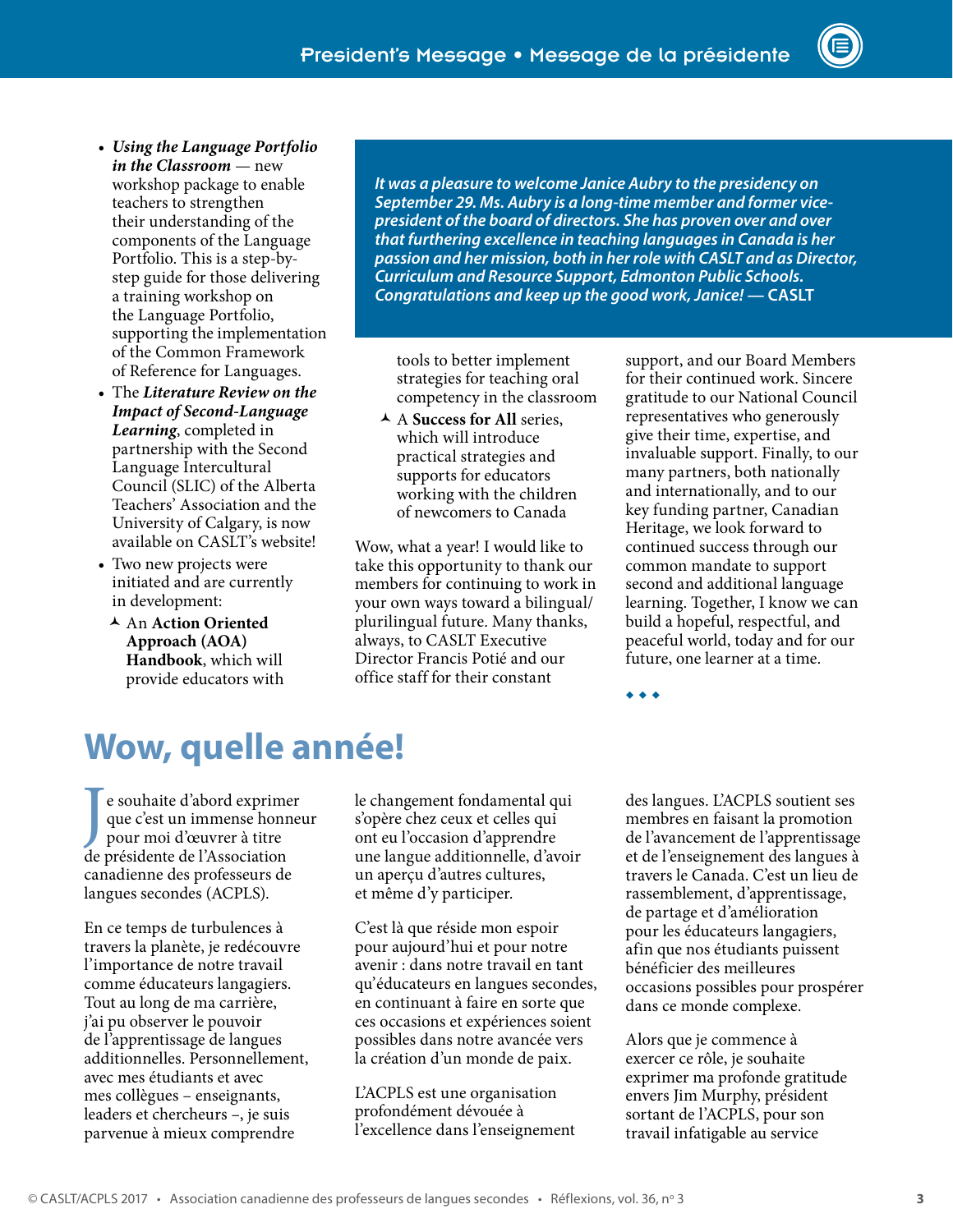de l'ACPLS. Jim a transformé cette organisation et a laissé un héritage de technologie et d'innovation qui desservira nos membres à très long terme. Grâce au leadership de Jim et au travail incroyable des membres du conseil d'administration, du Conseil national et du personnel de l'ACPLS, ainsi qu'à la contribution de nos partenaires dévoués, l'ACPLS a mené à bien de nombreuses réalisations en 2016-2017.

#### **Les points saillants 2016-2017**

#### **Langues sans frontières (LSF) et Rencontre sur les langues autochtones (RLA) 2017**

LSF 2017 – jumelée à la RLA – a été une conférence fabuleuse, rehaussée par des présentations d'experts, des séances de haute qualité ainsi qu'un mélange exquis de culture locale. Tous nos remerciements au partenaire de l'ACPLS, l'Institute for Innovation in Second Language Education (IISLE) des Edmonton Public Schools.

Nous sommes fiers d'avoir pu également offrir la tenue de la RLA comme composante importante de la conférence, en partenariat avec l'IISLE et le ministère de l'Éducation albertain. C'était une occasion unique pour les experts,

leaders communautaires et éducateurs en langues autochtones d'apprendre les uns des autres.

L'ACPLS et notre partenaire local, l'Institut de recherche en langues secondes du Canada (IRL<sub>2</sub>C) de l'Université du Nouveau-Brunswick, [\(www.unb.ca/](http://www.unb.ca/fredericton/second-language/) [fredericton/second-language](http://www.unb.ca/fredericton/second-language/)), travaillent actuellement à la planification de la prochaine conférence Langues sans frontières (LSF) 2019, qui se tiendra du 2 au 4 mai 2019, à Fredericton, Nouveau-Brunswick. Renseignez-vous sur les détails qui seront bientôt disponibles!

#### **Activités de perfectionnement professionnel**

- Le déroulement des ateliers **CASLT Chez-Vous** a été un franc succès, ceux-ci ayant fourni de magnifiques occasions pour les organisations régionales de s'associer avec l'ACPLS et d'offrir du perfectionnement professionnel.
- Les superbes séances de notre **Collection « Formation professionnelle en ligne »** ont été animées par des présentateurs chevronnés et offertes gratuitement à nos membres. Surveillez les dates des séances de cette année qui seront animées par une palette de présentateurs!

*C'est un plaisir d'avoir en tant que présidente, depuis le 29 septembre dernier, Janice Aubry, qui est membre de longue date du conseil d'administration et ancienne vice-présidente. Mme Aubry a prouvé à maintes reprises que faire progresser l'excellence de l'enseignement des langues au Canada est sa passion et sa mission, tant dans son rôle au sein de l'ACPLS que comme directrice – soutien aux programmes d'études et aux ressources des Edmonton Public Schools. Félicitations et bonne continuation, Janice!* **— L'ACPLS**

#### **Ressources en matière de pédagogie et de recherche**

- Le *Guide du nouvel enseignant* a certainement été un gros succès cette année! Nos vifs remerciements au ministère de l'Éducation de l'Ontario pour son financement de l'adaptation de cette ressource afin de satisfaire aux besoins des enseignants de l'Ontario.
- *Utilisation du portfolio des langues dans la salle de classe* – cette trousse d'atelier offerte en anglais est conçue pour enrichir la compréhension des composantes du portfolio des langues chez les enseignants. Il s'agit d'un guide étape par étape pour ceux et celles qui donnent des ateliers de formation sur le portfolio des langues, permettant de soutenir la mise en œuvre du Cadre commun de référence pour les langues.
- La *Revue de la littérature sur l'impact de l'apprentissage des langues secondes*, réalisée en partenariat avec le Second Languages and Intercultural Council (SLIC) de l'Alberta Teachers' Association, ainsi que l'Université de Calgary, est maintenant disponible en version anglaise sur le site Web de l'ACPLS!
- Deux nouveaux projets ont été amorcés et sont actuellement en développement :
	- Un **Manuel sur l'approche actionnelle (AA)**, qui proposera aux enseignants des outils en vue d'une meilleure mise en œuvre des stratégies pour l'enseignement de la compétence en interaction orale dans la salle de classe